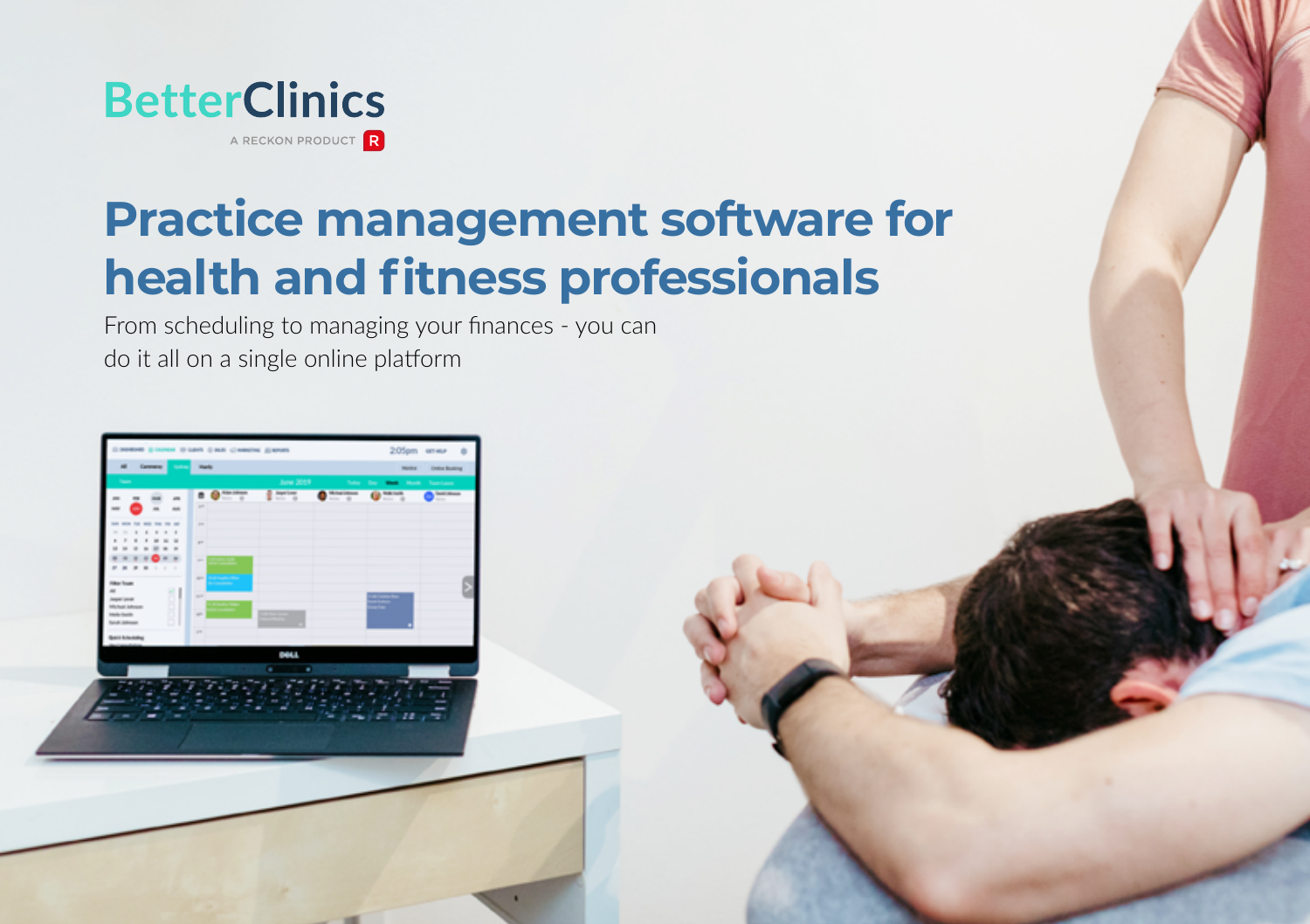### **Why Better Clinics? Integrations**

Better Clinics lets you easily manage appointments, scheduling, finances, marketing and client & staff management for your health practice all on one secure, beautifully designed system.



#### **Appointment scheduling & online booking**

Powerful scheduling software that streamlines operations with automatic appointment reminders and 24/7 online booking.

#### **Customer management**

A secure, central database including client contact details, documents and clinical notes so you're prepared for every appointment.



### **Finances & accounting integrations**

Record payments, create invoices and track expenses on the go. Generate 40+ reports or view the dashboard for a realtime snapshot of income and sales.



### **Marketing**

Communicate with clients via SMS or email with a special offer or to keep in touch between appointments. Connect to email marketing platforms like MailChimp.

#### **Team management**

Manage multiple practitioners, different services and pricing with ease. Set-up multiple logins with individual access permissions so they can control who sees what.

Our range of third party add on products extend the power of Better Clinics, helping you to customise an integrated practice management software solution that suits the needs of your business.

Better Clinics currently integrates with Reckon One, Xero, Quickbooks, Physitrack, Mailchimp, Tyro and more!

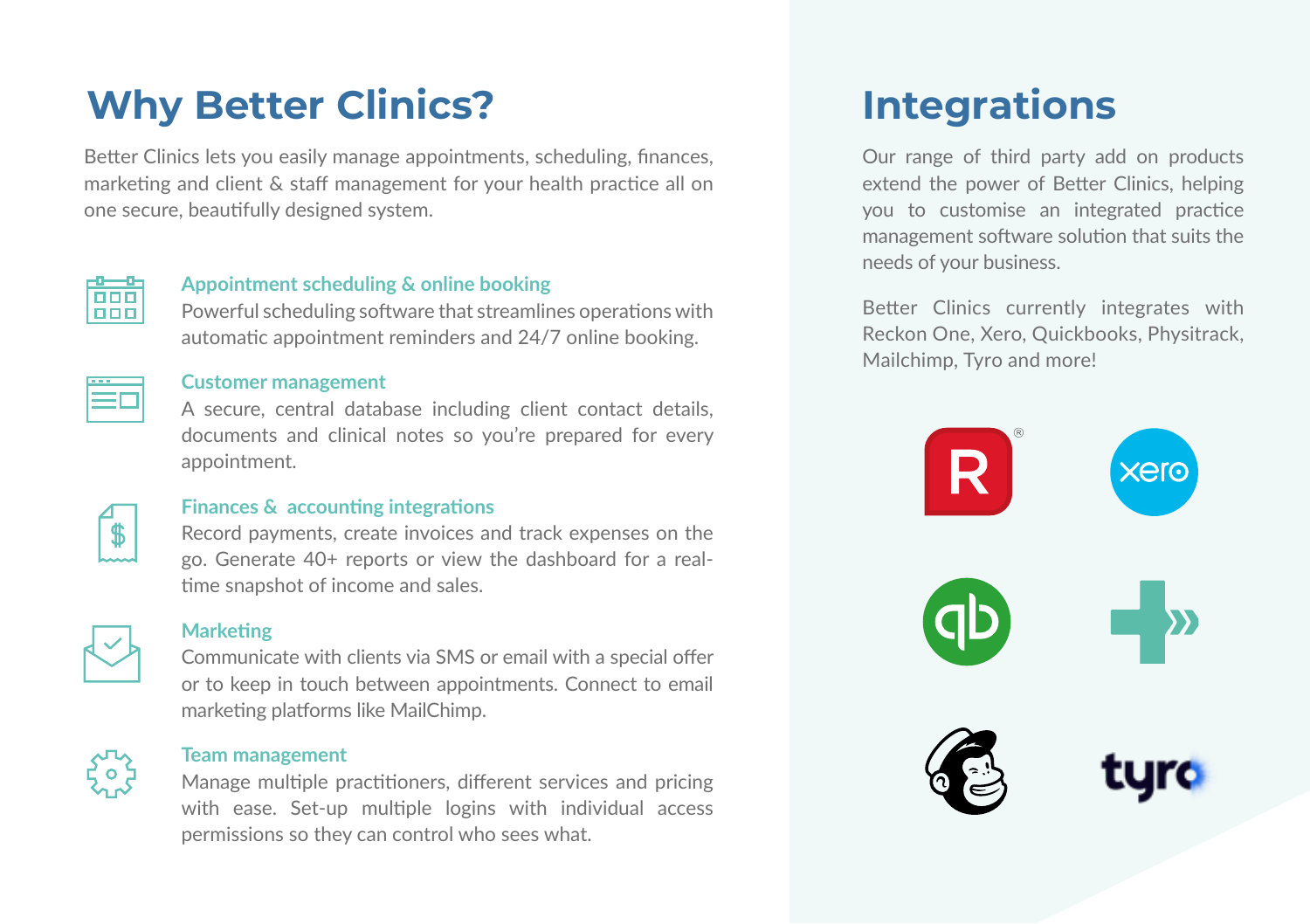## **Plans to suit any sized clinic**

Pricing starts from \$19 per month - making it perfect for any sized health and fitness business.



Free support & migration Easy to use

Affordable and scalable

Safe and secure

30-day free trial

It's all online